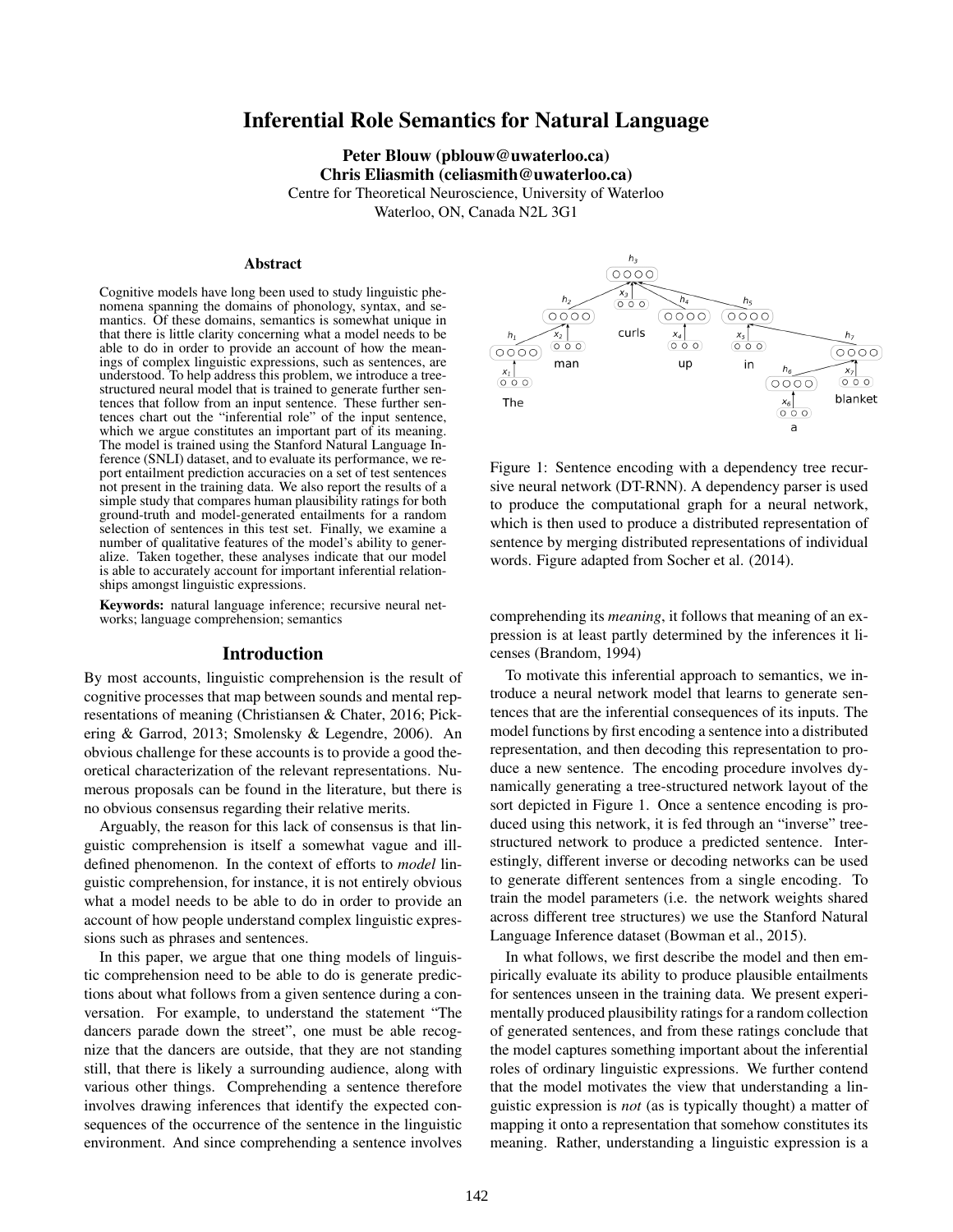matter of inferring the expected consequences of its occurrence in the linguistic environment. The reason for drawing this conclusion is that the expected consequences of a sentence cannot be "read off" of any single representation in the model. Instead, these consequences are derived from the global behavior of the model and the processes that it implements.

#### Tree-Structured Neural Networks

To build our model, we take advantage of recently developed techniques for using neural networks to define composition functions that merge distributed representations of words into distributed representations of phrases and sentences (Socher et al., 2012, 2014). The core idea behind these techniques is to produce a parse tree for a sentence, and then transform the tree into a neural network by replacing its edges with weights and its nodes with layers of artificial neurons. Activation is then propagated up the tree by providing input to layers that correspond to certain nodes, as shown in Figure 1. The input at each node is typically a distributed representation or "embedding" corresponding to a single word (see Mikolov et al., 2013).

This general method can be applied using arbitrary tree structures, and we adopt a dependency-based syntax in the experiments described below. There are three reasons for this choice (Socher et al., 2014). First, the assignment of different network weights to different dependency relations allows for the creation of networks that are more sensitive to syntactic information. Second, the semantic role of an individual word can often be read off of the dependency relation it bears to a head word, which allows for the creation of networks that are also sensitive to semantic information. Finally, dependency trees are less sensitive to arbitrary differences in word order, which helps to ensure that simple variations of a sentence get mapped to similar distributed representations. The model we adapt - the dependency tree recursive neural network (DT-RNN) - is introduced in Socher et al. (2014)

Some formal details concerning the behavior of DT-RNNs are helpful at this point. First, an input sentence *s* is converted into a list of pairs, such that  $s = [(w_1, x_1), (w_2, x_2), ... (w_n, x_n)],$ where *w* is a word and *x* is the corresponding word embedding. Next, a dependency parser is used to produce a tree that orders the words in the sentence in terms of parent-child relations. Each node in this tree is then assigned an embedding in a two-step manner. First, all of the leaf nodes in the tree (i.e. nodes that do not depend on other nodes) are assigned embeddings by applying a simple transformation to their underlying word embeddings:

$$
h_i = f(W_v x_i + b)
$$
 (1)

where  $h_i$  is the embedding for some leaf node *i* in the tree,  $x_i$ is the embedding for the word corresponding to this node,  $W_\nu$ is a matrix that transforms word representations, *b* is a bias term, and *f* is an element-wise nonlinearity. Second, embeddings are recursively assigned to all of the non-leaf nodes by composing the embeddings of their children as follows:

$$
h_i = f(W_v x_i + \sum_{j \in C(i)} W_{R(i,j)} \cdot h_j + b)
$$
 (2)

where  $h_i$  is again the embedding for some node  $i$  in the tree,  $x_i$  is the embedding for the word corresponding to this node, *j* is an index that ranges over the children,  $C(i)$ , of the node *i*, and  $W_{R(i,j)}$  is a matrix associated with the specific dependency relation between node *i* and its  $j<sup>th</sup>$  child.  $h_j$  is the embedding corresponding to this child. So, in the example tree in Figure 1, the embeddings for nodes 1, 4, and 6 would be computed first, since these nodes have no children. Then, embeddings will be computed for any nodes whose children now all have assigned embeddings (in this case, nodes 2 and 7). And so on, until an embedding is computed for every node.

Model training is done via backpropogation and requires that a cost function be defined for the sentence embeddings produced at the root of each tree. The free parameters are the weights  $W_v$  and  $W_{r \in R}$ , along with the bias term *b*. Word embeddings can also be fine-tuned over the course of training.

#### Generating Entailments

Choosing an appropriate cost function for a recursive neural network can be difficult, since it is not always clear what makes for a "good" sentence embedding. It is accordingly common to see these networks applied to narrow classification tasks such as the prediction of sentiment ratings (e.g. Socher et al., 2012). Our goal is define an optimization objective that accounts for the principle that understanding a linguistic expression involves drawing inferences about what follows from it.

To accomplish this goal, we define a model composed of two DT-RNNs, one that encodes an input sentence into a distributed representation, and another that decodes this representation into a new sentence that is entailed by the input sentence. This model is inspired by Iyyer et al.'s (2014) work using DT-RNNs analogously to autoencoders, but introduces a decoding procedure that computes an appropriate response to the input sentence, rather than merely reconstructing it. Other related work is described in (Kolesnyk et al., 2016).

The model is trained on pairs of sentences standing in entailment relations. A dependency parser<sup>1</sup> is again used to produce a tree-structured network for each sentence, but the network associated with the second sentence is run in reverse, as shown in Figure 2. A word prediction is generated at each node in this second tree using a softmax classifier, which allows us to define a cross-entropy loss function over nodes and trees as follows:

$$
J(\theta) = -\sum_{i} \sum_{j} t_j^{(i)} \log p(c_j^{(i)} | s_i)
$$
 (3)

<sup>&</sup>lt;sup>1</sup>We use the SpaCy python library, available at https://spacy.io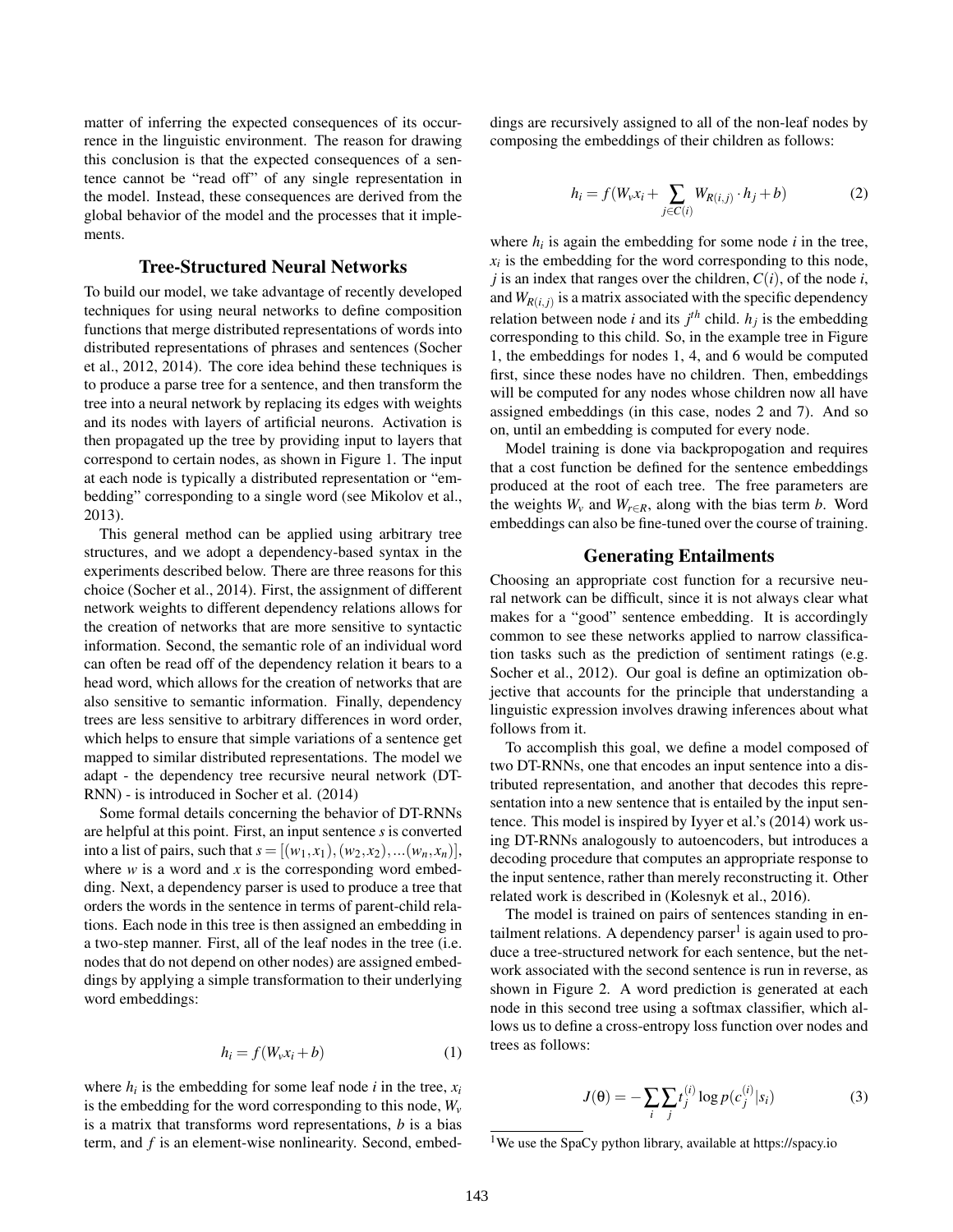

Figure 2: Generating entailments with paired encoder and decoder DT-RNNs. The decoder network computes a probability distribution over words at each node, conditioned on the sentence representation produced by the encoder. The parameters of both the encoder and decoder are trained via backpropogation through structure using error derivatives supplied at each node in the decoding tree. The encoder and decoder trees are dynamically generated for each pair of sentences in the training data.

where  $t_i^{(i)}$  $j_j^{(t)}$  is the target probability (i.e. 1) for the correct word at the  $j<sup>th</sup>$  node in the  $i<sup>th</sup>$  training example,  $p(c_i^{(i)})$  $\int_{i}^{(t)} |s_i|$  is the computed probability for this word given the input sentence  $s_i$ , and  $\theta$  is the set of combined parameters for the encoder and decoder DT-RNNs.

We train the model via stochastic gradient descent by backpropogating through both the decoder and encoder tree for each training example. The result of training is a set of weights associated with dependencies for both encoding and decoding, a set of weights for predicting a distribution over words from a node embedding for each dependency, a set of biases (we allow dependency-specific biases), and the input transformation matrix  $W_v$ . When the trained model is used to perform inference using a novel input sentence, the encoder DT-RNN is assembled into a tree using the learned encoding weights. The decoder DT-RNN is then also assembled into a tree using the learned decoding weights, and activation is propagated through the encoder and into the decoder to produce a probability distribution over words at each tree node. The words with the highest probability at each node are then used to construct the predicted entailment for the input sentence. The tree structure for the decoder can either be selected randomly or stipulated ahead of time.

### **Experiments**

In the remainder of the paper, we describe a number of basic experiments that illustrate how this general modeling framework can be used to illuminate the phenomenon of language comprehension. We first perform a basic evaluation of how well the decoder model is able to generate entailments by measuring the percentage of correct word predictions over all decoding tree nodes in both the training set and an unseen test set. We then present the results of an experiment designed to evaluate the quality of the entailments generated by our model. Next, following Kolesnyk et al. (2016), we iterate the encoding-decoding procedure to generate chains of entailments from a given input sentence that delineate simple inferential roles. Finally, we analyze the effect of substituting individual words in an input sentence. The goal of this analysis is to evaluate the extent to which the model is able to learn indirect inferential roles for words and appropriately generalize to a wide range of novel sentences that can be substitutionally derived from a single familiar sentence.

#### Training Data

To train encoder and decoder networks, we use a subset of the Stanford Natural Language Inference dataset introduced in Bowman et al. (2015). This dataset consists of approximately 570,000 sentence pairs with labeled inferential relationships. Specifically, the first sentence in each pair can either entail, contradict, or be neutral with respect to the second sentence, and since our interest is generating entailments, we restrict our attention to pairs labeled with the entailment relation.

To reduce the amount of noise and complexity in the dataset, we also perform some simple pre-processing steps. First, we screen for misspelled words, $2$  and eliminate all sentence pairs containing a misspelling. Second, we eliminate all sentence pairs containing a sentence longer than 15 words in order to avoid fitting model parameters to a small number of very long sentences that produce highly complex dependency trees. After preprocessing, the data consists of 106,288-pair training set, a 1701-pair development set, and 1666 pair test set. We train on the training set and use the development set for tuning hyperparameters such as the learning rate and the number of training epochs. The vocabulary used during training and testing consists of 22,555 words.

#### Quantitative Evaluations

To evaluate the ability of the model to generate plausible entailments, we first measure the proportion of correct wordlevel predictions during decoding in both the training set and

<sup>&</sup>lt;sup>2</sup>We use the PyEnchant python library, available at http://pythonhosted.org/pyenchant/.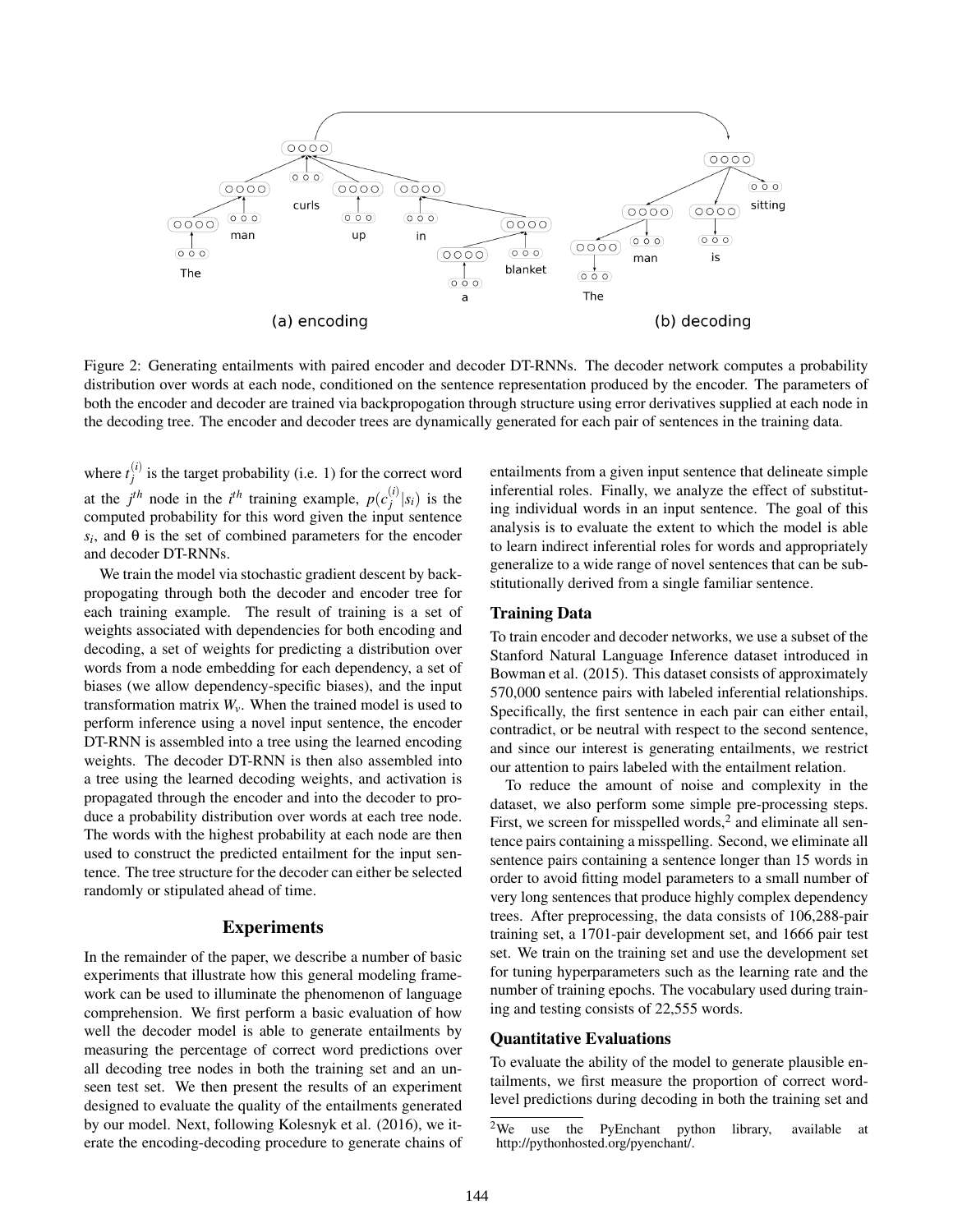| Sentence   | A boy and girl child swing together on a swing set. | A young blond boy is eating cake with a spoon.    |
|------------|-----------------------------------------------------|---------------------------------------------------|
| Entailment | Two kids swing on a swing.                          | A boy is eating a cake.                           |
| Sentence   | A young man sleeping next to a dog                  | A surfer is performing a jump stunt in the ocean. |
| Entailment | A man is near a dog.                                | A surfer and a surfboard is outside.              |

Table 1: Examples of Entailments Generated From Novel Test Sentences.

Table 2: Word-Level Accuracy for Entailment Generation

| Model         | Training Set $(\%)$ | Test Set $(\% )$ |
|---------------|---------------------|------------------|
| <b>Chance</b> | 6.0                 | 5.9              |
| DT-RNN        | 66.7                | 61.8             |

the test set. We provide the tree structure of each entailed sentence during decoding, so inference involves propagating activities through paired trees of the sort depicted in Figure 2 to generate a set of word predictions. Some example entailments produced from sentences drawn from the test set are listed in Table 1. The decoding tree used to produce each entailment is chosen randomly in these examples.

The word vectors that provide input to the encoder are initialized using 300-dimensional Word2Vec embeddings (Mikolov et al., 2013), while biases are initialized as the zero vector. Each set of weights associated with a syntactic dependency is initialized as a  $300 \times 300$  identity matrix with mean-zero Gaussian noise for both the encoder and decoder. The word transformation matrix,  $W_{\nu}$ , is initialized in the same way. During learning, all of these matrices are updated using stochastic gradient descent, along with the Word2Vec embeddings and the biases. We perform approximately 5 epochs of training using an initial learning rate of  $6 \times 10^{-4}$ , and we progressively anneal this rate over the course of training.

To collect accuracy measures, we simply tally the proportion of nodes in the decoding trees for which the predicted word is the same as the actual word given in the relevant test set; the decoding tree is determined by a parse of the correct entailment in every case. We compare against a baseline accuracy of chance. As shown in Table 2, The DT-RNN model performs considerably better. It is worth noting that generated sentences containing words not present in the correct entailment may still be appropriate, given that no entailment is *uniquely* correct. It is also worth noting that prior work involving SNLI has almost uniformly focused on the problem of classifying sentence pairs. Given that our interest is in generation rather than classification, we cannot easily draw comparisons to earlier work, and therefore use novel methods of evaluation.

#### Empirical Evaluations

Next, we conduct a simple study in which human subjects are asked to evaluate the plausibility of model-generated sentences. During the study, participants are shown a series of

|  |  |  | Table 3: Plausibility Ratings for Inferential Relations. |  |
|--|--|--|----------------------------------------------------------|--|
|--|--|--|----------------------------------------------------------|--|

| Source | <b>Status</b>       | Mean Likert Rating (1-5) |
|--------|---------------------|--------------------------|
| Human  | Entailment          | $4.05 \pm 0.09$          |
| Model  | Entailment          | $3.53 \pm 0.12$          |
|        | Human Contradiction | $2.05 \pm 0.12$          |

\* Margins are bootstrapped 95% confidence intervals.

sentences introduced as true captions for unseen images.<sup>3</sup> For each caption, the participants are shown an alternate caption and asked to evaluate the likelihood that it is also true of the corresponding image. Evaluations are recorded using a five point Likert scale that ranges from "Extremely Unlikely" (1) to "Extremely Likely" (5). The original caption in each case is the first sentence in a pair randomly chosen from the SNLI test set, while the alternate captions are either (a) model-generated entailments, (b) human generated entailments drawn from the test set, or (c) human generated contradictions also drawn from the test set. This betweensubjects experimental design is similar to the method used by Bowman et al. (2015) to validate human-generated sentence pairs during the creation of SNLI. The main difference is that we evaluate model-generated sentences in addition to humangenerated sentences.

Seventy-five participants from the United States were recruited through Amazon's Mechanical Turk and split evenly into the three conditions. The main captions were identical across conditions, and each participant was asked to rate 20 caption pairs.<sup>4</sup> Participants were paid \$1.00 for their time. Two of the seventy-five participants failed to complete the study and did not have their responses included in the results. Repeat participation was blocked by screening Mechanical Turk worker IDs.

The Likert ratings collected during the study are assessments of the plausibility of the inferential transition from one sentence (the main caption) to another (the alternate caption).

<sup>3</sup>Note that all of the sentence pairs in SNLI were generated by providing subjects with a caption for an unseen image and asking them to produce a further caption that is either true, false, or maybe true of the image. So all of the sentences in SNLI can be described as image captions. The point of using this caption-based strategy in the construction of the dataset is to eliminate co-reference ambiguities that make it difficult to determine the appropriate inferential relationship between two sentences. See Bowman et al. (2015) for more details.

<sup>4</sup>Two of the main captions had no associated contradictions in SNLI, so subjects in the contradiction condition only rated 18 captions.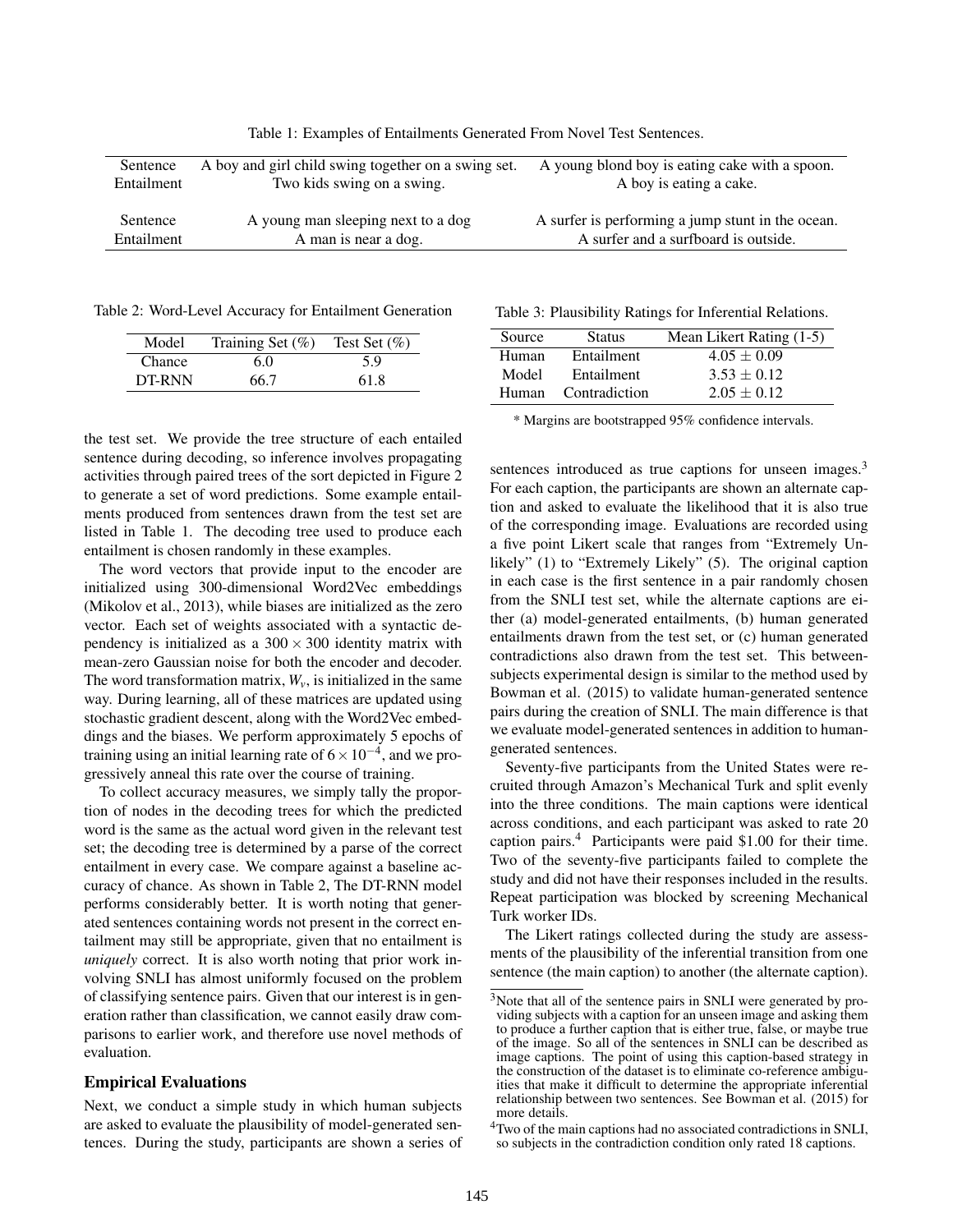

Figure 3: A model-generated inferential network around the sentence "A man is outside". Each inferential transition is the result of generating a predicted entailment after encoding the sentence at the beginning of each arrow. The entire network is generated starting with only the four outermost sentences, which are drawn from the SNLI test set.

The transitions involving sentence pairs drawn directly from SNLI offer a kind of gold standard for both good and bad transitions. The results shown in Table 2 indicate that modelgenerated transitions are seen to be almost as plausible as the gold-standard transitions drawn from SNLI. We take this to be preliminary evidence that model is able to capture certain tacit inferential relationships between natural language expressions.

## Qualitative Extensions

In order to further analyze the model's behavior, we examine a number of qualitative features of the inferential relationships it is able to learn. First, we examine iterative applications of the model to its own predictions, following similar work by Kolesnyk, Rocktäschel, and Reidel (2016) that makes use of a sequential LSTM. Next, we examine the model's ability to disciminate the inferential significance of lexical items by performing simple word-by-word substitutions in an input sentence. The point of these analyses is to demonstrate that models of the general class we are proposing are useful tools for both formalizing and learning the inferential roles of a wide variety of linguistic expressions.

### Iterative Inferences

Once an input sentence has been passed through the model to generate an entailment, it is possible to use this entailment as a new input to the model. Repeated applications of the model accordingly make it possible to chart out an "inferential network" around a particular starting sentence. Figure 3 offers a simple model-generated example of an inferential network in which numerous sentences describing men doing things outdoors are eventually mapped to the sentence "A man is outside".

In general, predicted entailments that are shorter than an input sentence tend to be more abstract and general, while predicted entailments that are longer than an input sentence tend to introduce plausible elaborations (Kolesnyk et al., 2016). For instance, the sentence "A bird is in a pond." can be used to generate the sentence "A little bird is outside in a small pond." by using a decoding tree with nodes for two additional adjectives and an additional adverb.

#### Substitutional Analysis

If individual words in an input sentence are replaced, it becomes possible to identify the impact of particular words on the inferences that are licensed by a particular sentence. In Figure 4, for instance, the replacement of a subject noun or the main verb can be seen to have significant effects on the kinds of entailments that are generated. The model is impressively sensitive to sophisticated linguistic cues concerning agreement. For instance, the model correctly infers that "boy" should be paired with the male possessive "his", while "girl" should be paired with the female possessive "her". It is worth emphasizing that all of the sentences that result from substitution are completely novel from the model's perspective. The fact that the model is able to generate reasonable entailments for many of these sentences suggests that it is able generalize beyond the training data quite successfully.

A further application of substitutional analysis involves examining a model's ability to learn about theoretically interesting constructions involving negations, quantifiers, and numerals. For instance, the model exhibits a rudimentary ability to handle numerals appropriately, as is shown by the inference from "A boy and a girl..." to "Two kids..." Negations are a bit more troublesome: the model correctly infers "not outside" from "in a car", but incorrectly infers "not indoors" from "in a store". Quantifiers, finally, are an open question: the model correctly infers "The women" from "Many women", but it is not clear that this is the result of learning a relation between "Many" and the plural forms of nouns. Examining specific linguistic constructions in this substitutional manner is a promising avenue for future research.

#### **Discussion**

Overall, the point of this work is to motivate an approach to semantics based on inferential relationships amongst linguistic expressions (Brandom, 1994). Our use of the encoderdecoder DT-RNN model is designed to illustrate how generalized inferential roles can be learned for arbitrary linguistic expressions from examples of how sentences are distributed as tacit "premises" and "conclusions" in a space of inferences. It is accordingly possible to characterize this work as an extension to the well-known distributional approach to semantics (Turney & Pantel, 2010), wherein we replace the generic notion of a linguistic context with the more fine-grained notion of an inferential context.

As with most natural language generation systems, many of the sentences produced by our model are defective in some way. As can be seen in the examples in Table 1, our generated entailments are almost always thematically appropriate,